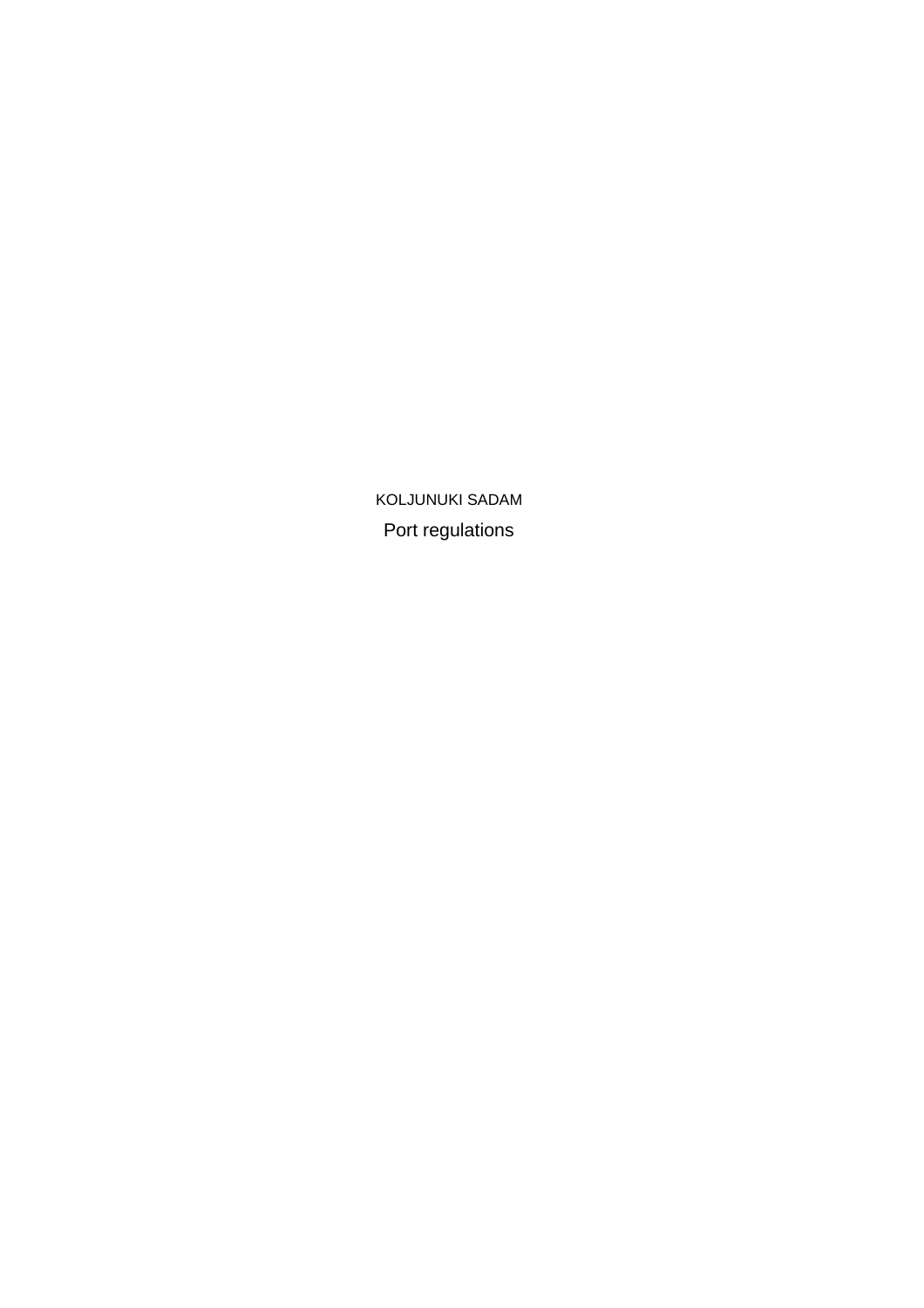# **1. General information:**

| Port name: | KOLJUNUKI SADAM                                                                          |
|------------|------------------------------------------------------------------------------------------|
| Port code: | EE KLK                                                                                   |
| Port task: | Port services are provided for ships less than 24 meters in overall<br>length of vessels |
| Homepage:  | www.koljunuki.ee                                                                         |
| e-mail:    | sadam@koljunuki.ee                                                                       |
| Phone:     | +372 5235000                                                                             |

## **Type of commercial undertaking:**

| Company/Surname:       | OÜ Koljunuki Sadam |
|------------------------|--------------------|
| Register/national code | 11507305           |

#### **Port location:**

| Port address:                      | Nuki tee 10 / 12 Ülgase küla, Jõelähtme vald 74220 Harjumaa |
|------------------------------------|-------------------------------------------------------------|
| Center of the port shoreline:      |                                                             |
| Latitude:                          | 59°30'20.00"N                                               |
| Longitude:                         | 25°05'23.80"E                                               |
| Port water area (m <sup>2</sup> ): | 37008.7                                                     |
| Port territory area $(m2)$ :       | 6706.1                                                      |

## **Technical characteristics of the port:**

- Floating quay 42m long (with 6m long walk-foam) and 22-mooring place including 5 for quests. Ramp: 32m long (20m + 12 m), 2.5 m with (construction overall 6 m) with 1: 7 slope next to 6m long floating quay (draught 1.5m to 2.0 m.). Mooring area is surrounded by 120m long stones-quay. - The aquatorium of port is 37 009 m2 with the minimum draught 2.5m (8ft)

- East quay llight beacon: FI W 5s 3M (EST No. 140) and 8 units (EST 1128.1 ... 1128.8) for the navigation period from 15 April to 15 October.

## **Quais**

| l Quai number               |      | Length (m) Depth (m) at the | Depth (m) at the | <b>Users</b> |
|-----------------------------|------|-----------------------------|------------------|--------------|
|                             |      | quai (BHS-77)               | quai (EH2000)    |              |
| Slipp koos ujuvkaiga   32,0 |      |                             |                  |              |
| Ujuvsild koos               | 42.0 | 2,5                         | 2,3              |              |
| kaldarambiga                |      |                             |                  |              |

#### **Vessel dimensions:**

| Length max (m):         | 15.0                                             |
|-------------------------|--------------------------------------------------|
| Breadth max (m):        | 4.0                                              |
| Draught max (m):        | 2.5                                              |
| Gross tonnage:          | under 500                                        |
| Additional information: | Mandatory notification for mooring: +372 5235000 |

## **Environmental protection:**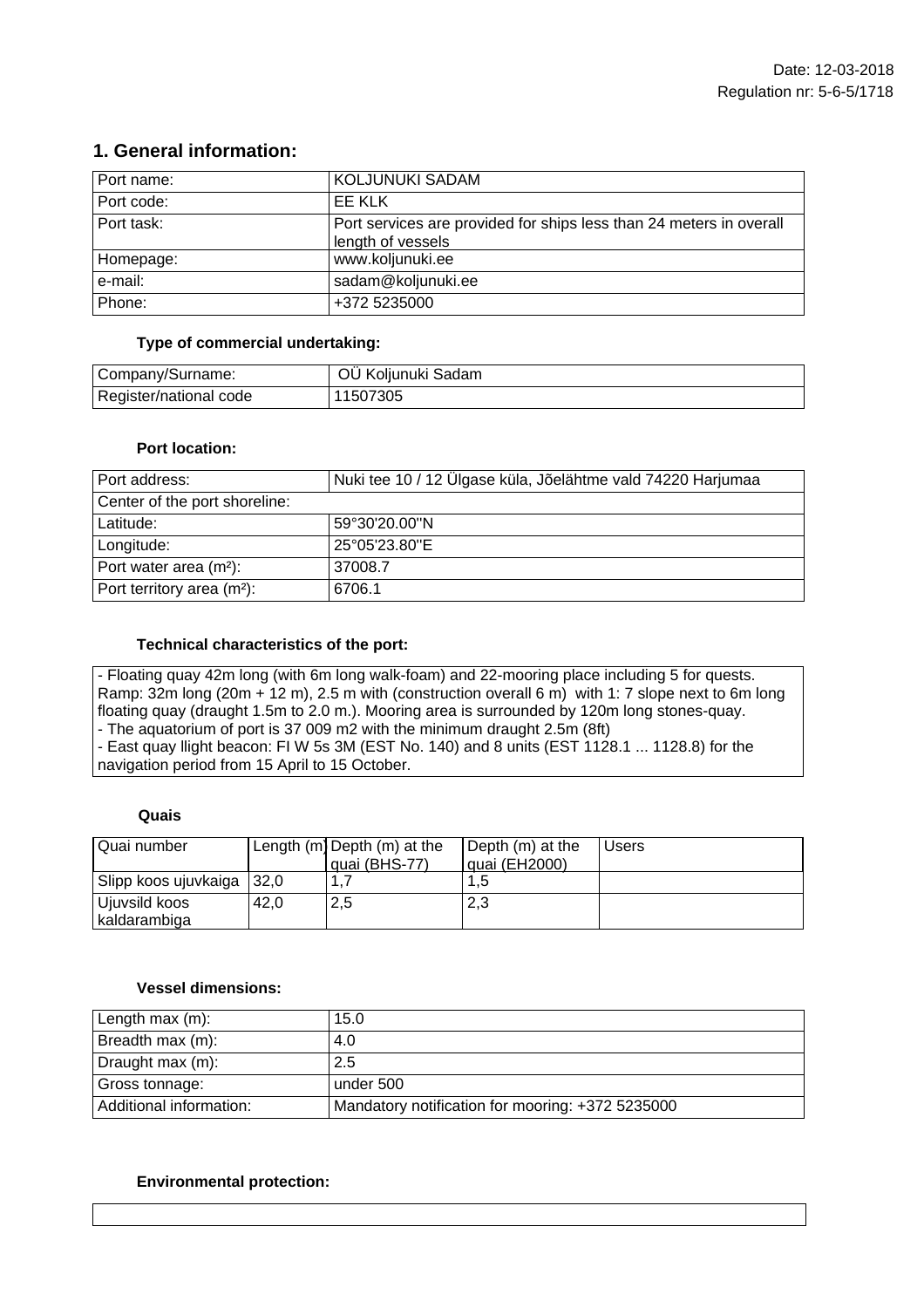#### **Duration of navigation season:**

| Beginning of navigational<br>±season: | 15. April   |
|---------------------------------------|-------------|
| End of navigational season:           | 15. October |

#### **Local time difference from UTC:**

| Local time difference from UTC: Daylight Saving Time +3 hours; winter time +2 hours. |
|--------------------------------------------------------------------------------------|
|                                                                                      |

#### **General information about entrepreneurs operating at the port:**

| Koljunuki Marina www.koljunuki.ee |
|-----------------------------------|
| Restaurant operator www.veer.ee   |
| Koljunuki NPO                     |

## **2. Entrance into and leave from port and berthing**

#### **Notification procedure for the entering and leaving intent of a vessel:**

Call +372 5235000 or sadam@koljunuki.ee Prohibited use of water-shooters or yets, except for the purpose of rescue or related rescue training

#### **Registration of the entering and leaving of a vessel:**

Call +372 5035000

 $\overline{1}$ 

#### **Requirements of state supervisory bodies for the entering and leaving of the vessels:**

Registration number, including the state of flag, dimension of craft and number of passengers.

#### **Arrival formalities and the documents required, pursuant to quarantine, customs and border guard regulations:**

| Free zone implementation:                | no  |
|------------------------------------------|-----|
| Border regulations:                      |     |
| National supervision contact<br>details: | ۰   |
| Presence of supervision<br>authorities:  | no  |
| Presence of customs control:             | no  |
| Presence of veterinary<br>inspection:    | no  |
| Presence of plant protection<br>service: | no  |
| Presence of ship inspection:             | yes |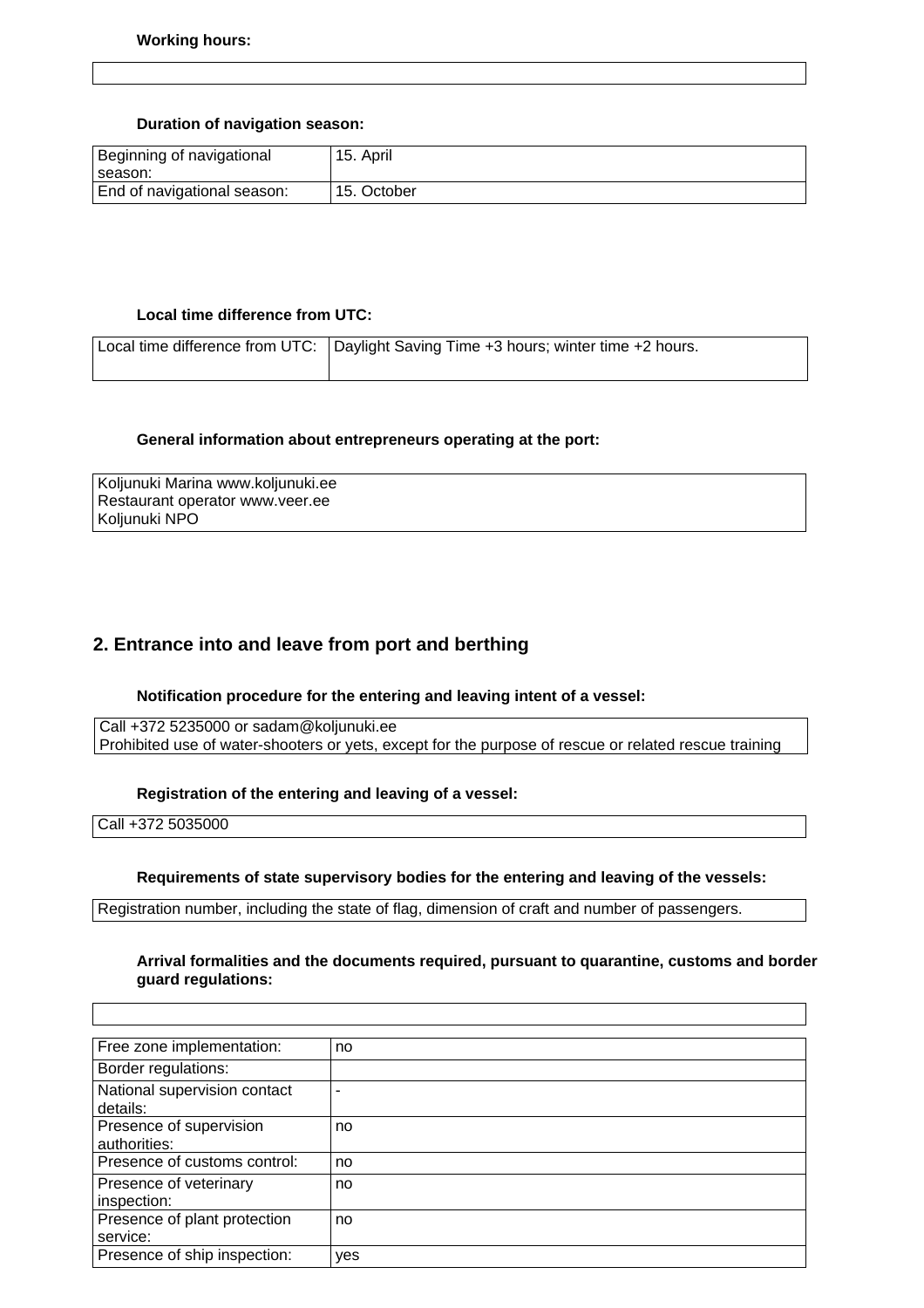#### **Border regulations:**

| Border regulations:           | Missing |
|-------------------------------|---------|
| Border regulation applies to: |         |
| Working hours:                |         |
| Contact details:              |         |

**Quarantine, customs and border guard regulation formalities and document drafting:**

#### **Organization of communication with vessels upon entrance, lying at port and departure from the port:**

| Radio communication channels: | VHF not available |
|-------------------------------|-------------------|
| Call sign:                    |                   |

#### **Requirements for moored vessels (prohibitions, requirements and other conditions):**

Securing safety for other boats and mooring facilities. Payment of the mooring charge (12. $\epsilon / d$ ay) in accordance with the current price list or arrangement.

**Works inside and on the deck of moored vessels (execution of works that generate noise and rubbish; welding and works involving fire; outboard works; launch of boats and rafts; ballast water pumping; tank cleaning, repair of propulsion (main engine)):**

## **3. Vessel traffic rules:**

## **Vessel traffic in the port's water area (shifting, maneuvering):**

Only in accordance with use the traffic plan of marina http://www.koljunuki.ee/?lang=en#sadam Prohibited use of water-shooters or yets (except for the purpose of rescue or related rescue training

## **Requirements for vessel in traffic under normal and special conditions:**

The maximum draught of boats 2.5 m (8ft) and the level of natural water must be taken into account (the aquatorium of Marina has the draught at least 2.5m / 8ft at 0-level of the natural water)

#### **Vessel mooring:**

Mooring only at the guest place and for short-term next to ramp (only for launching of boats) floating quay by following the port traffic scheme http://www.koljunuki.ee/?lang=en#sadam Prohibited use of water-shooters or yets (except for the purpose of rescue or related rescue training

#### **Vessel towing:**

**Prohibited** 

## **Vessel traffic under ice conditions:**

Only lightweight water craft (at water area A2)

## **Special conditions:**

- Prohibited to enter the harbor and port by water-shooters or yets (including launching from the ramp). except for the purpose of rescue or related rescue training

- Marina area is surrounded by fence and no trespassing along the shore

- Paid entry only in case of availability of vacancies and only during the navigation period (15 April to 15 October)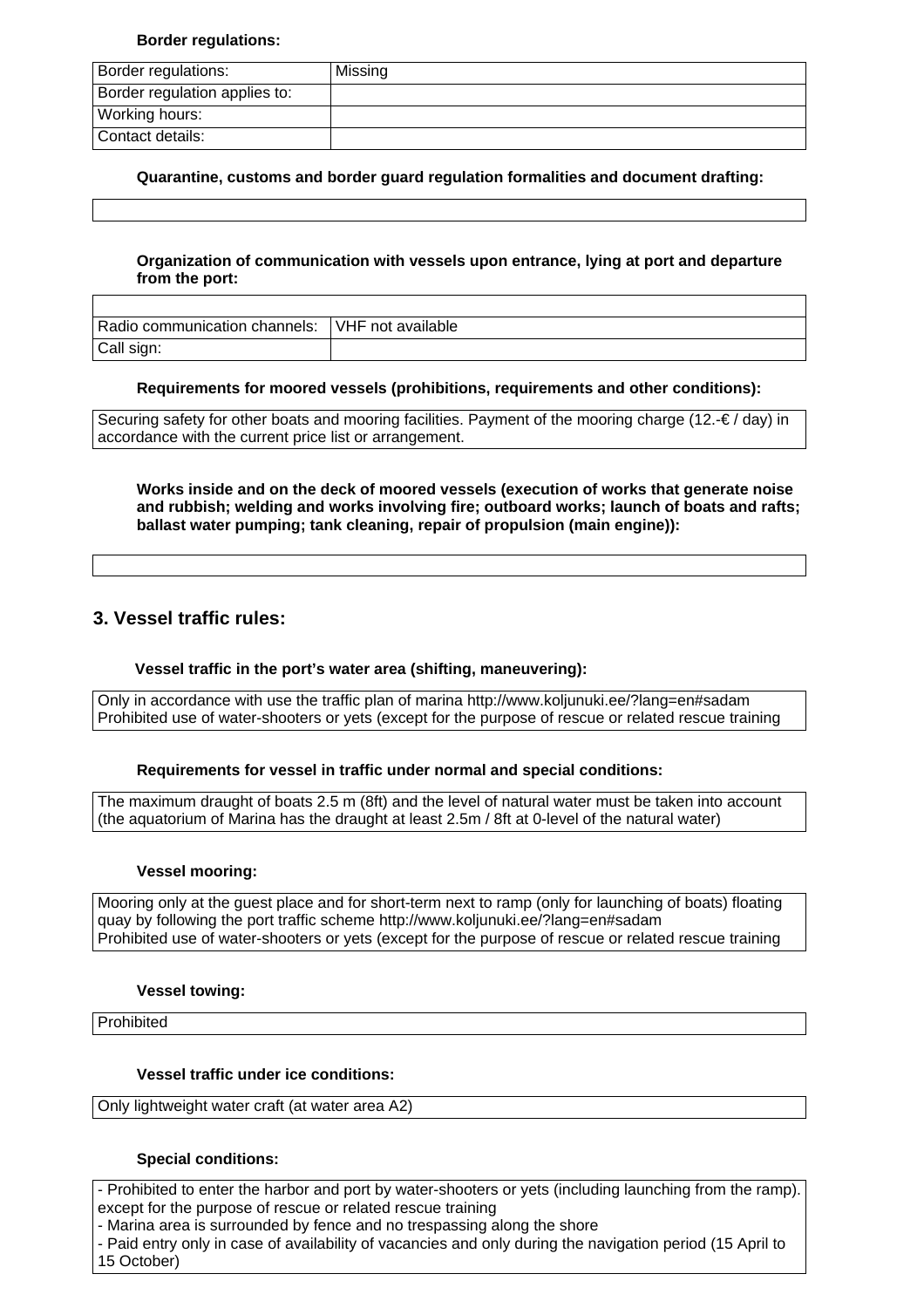## **4. The port services and related services provided at the port and the procedure for provision of services:**

#### **The following port services are provided at the port:**

| Type of service:                             | Enabling mooring                                                                                                                                                                     |
|----------------------------------------------|--------------------------------------------------------------------------------------------------------------------------------------------------------------------------------------|
| Service description:                         | Marina for pleasure craft with 22 mooring place (including 5 place for<br>guests). Mooring places for craft with dimensions L=15m (50ft),<br>$T=4m$ (14ft), draught up to 2,5m (8ft) |
| Service providers and their contact details: |                                                                                                                                                                                      |

Service providers and their contact details:

| Company/Surname:       | OÜ Koljunuki Sadam                                             |
|------------------------|----------------------------------------------------------------|
| Register/national code | 11507305                                                       |
| Address:               | Nuki tee 10 / 12, Ülgase küla, Jõelähtme vald, Harjumaa, 74220 |
| Phone:                 | +372 5235000                                                   |
| Fax:                   |                                                                |
| e-mail:                | sadam@koljunuki.ee                                             |
| Homepage:              | www.koljunuki.ee                                               |
| Contact person:        | Andres Vainola                                                 |

### **Stevedore works:**

| Possibility of stevedore work | no |
|-------------------------------|----|
| l execution:                  |    |

#### **Supplying vessels with water:**

| Fresh water supply possibility: | ves |
|---------------------------------|-----|
| Quantity:                       | m3  |

#### **Reception of the ship-generated waste and cargo residues:**

| Reception of ship-generated<br>waste:  | yes               |
|----------------------------------------|-------------------|
| Reception of cargo residues:           | no                |
| Reception of domestic waste:           | no                |
| Quantity of domestic waste:            | 0.0 t             |
| Reception of bilge water:              | yes               |
| Quantity of waste water:               | $1.0 \text{ m}^3$ |
| Reception of waste water:              | yes               |
| Quantity of bilge water:               | $1.0 \text{ m}^3$ |
| Reception of other waste<br>materials: | no                |

#### **Description of cargo processing terminal**

#### **Supply of fuel and lubricants:**

| Possibility of refueling: | ves  |
|---------------------------|------|
| Quantity of fuel supply:  | .ບ ເ |

#### **Diving operations:**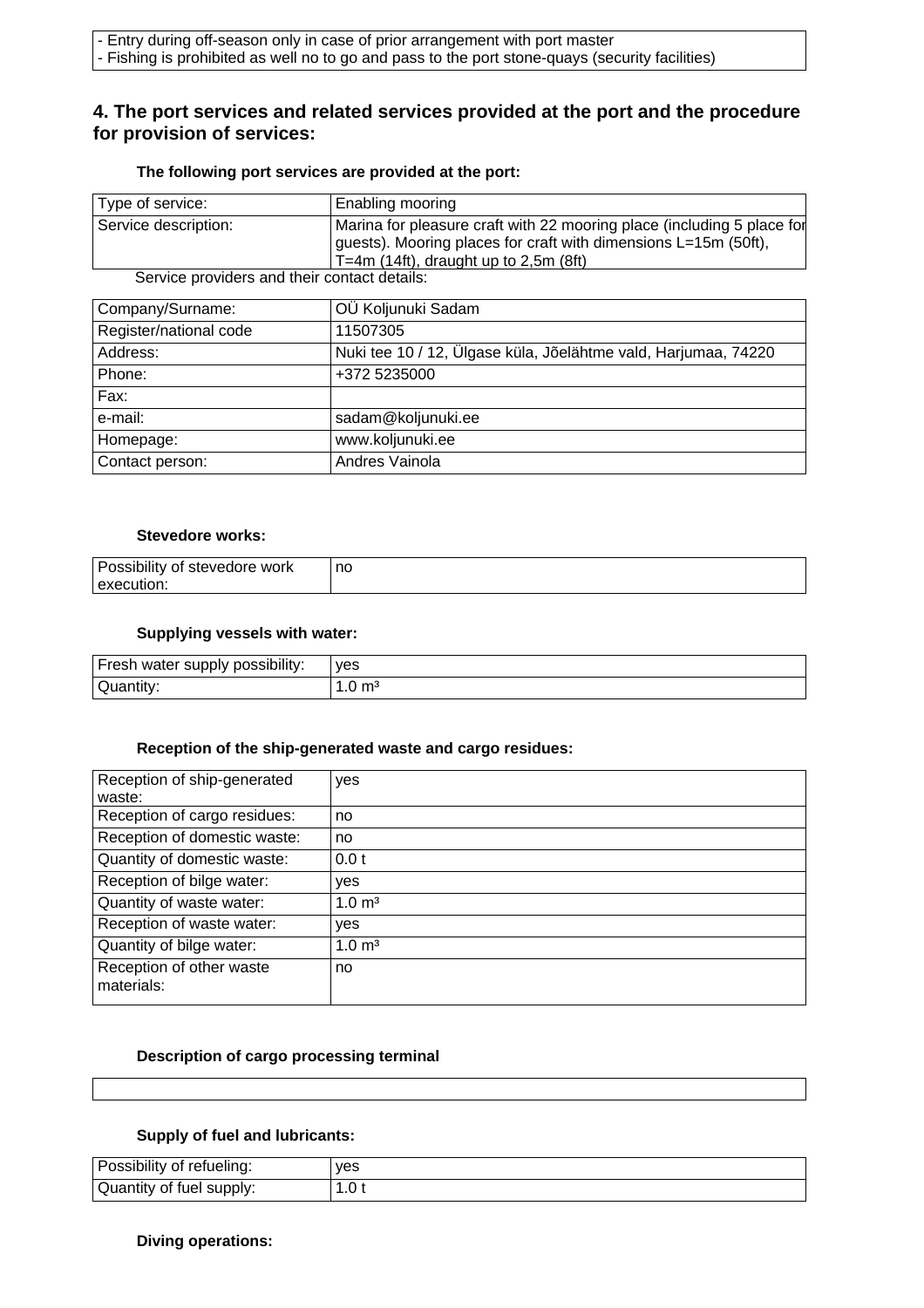| Diving operations: | ng |
|--------------------|----|
|--------------------|----|

# **Repairs and painting:**

| Possibility of repairs and                                         | no |
|--------------------------------------------------------------------|----|
| painting:                                                          |    |
| Type of performable repairs:                                       |    |
| Possibility of executing works<br>that generate noise and rubbish: | no |
| Possibility of welding operations<br>involving fire:               | no |
| Possibility of executing outboard<br>works:                        | no |
| Main engine repair possibility                                     | no |

# **Vessel connection to onshore supply systems:**

| Possibility of vessel connection<br>to communication systems: | no  |
|---------------------------------------------------------------|-----|
| Possibility of vessel connection<br>to power supply systems:  | ves |

# **Other services provided by the port:**

| Type of service:     | Electricity |
|----------------------|-------------|
| Service name:        |             |
| Service description: |             |

| Type of service:     | Parking |
|----------------------|---------|
| Service name:        |         |
| Service description: |         |

| Type of service:     | Fuel oil           |
|----------------------|--------------------|
| l Service name:      |                    |
| Service description: | Diesel 500 I (max) |

| Type of service:     | Other service |
|----------------------|---------------|
| Service name:        |               |
| Service description: |               |

| Type of service:     | Fresh water |
|----------------------|-------------|
| Service name:        |             |
| Service description: |             |

| Type of service:     | Other service |
|----------------------|---------------|
| Service name:        |               |
| Service description: |               |

| Type of service:     | Other service |
|----------------------|---------------|
| l Service name:      |               |
| Service description: |               |

| Type of service:     | <b>Bicycle rentals</b> |
|----------------------|------------------------|
| Service name:        |                        |
| Service description: | Rent of Bicycle        |
|                      |                        |
| Type of service:     | Internet               |
| Service name:        |                        |
| Service description: |                        |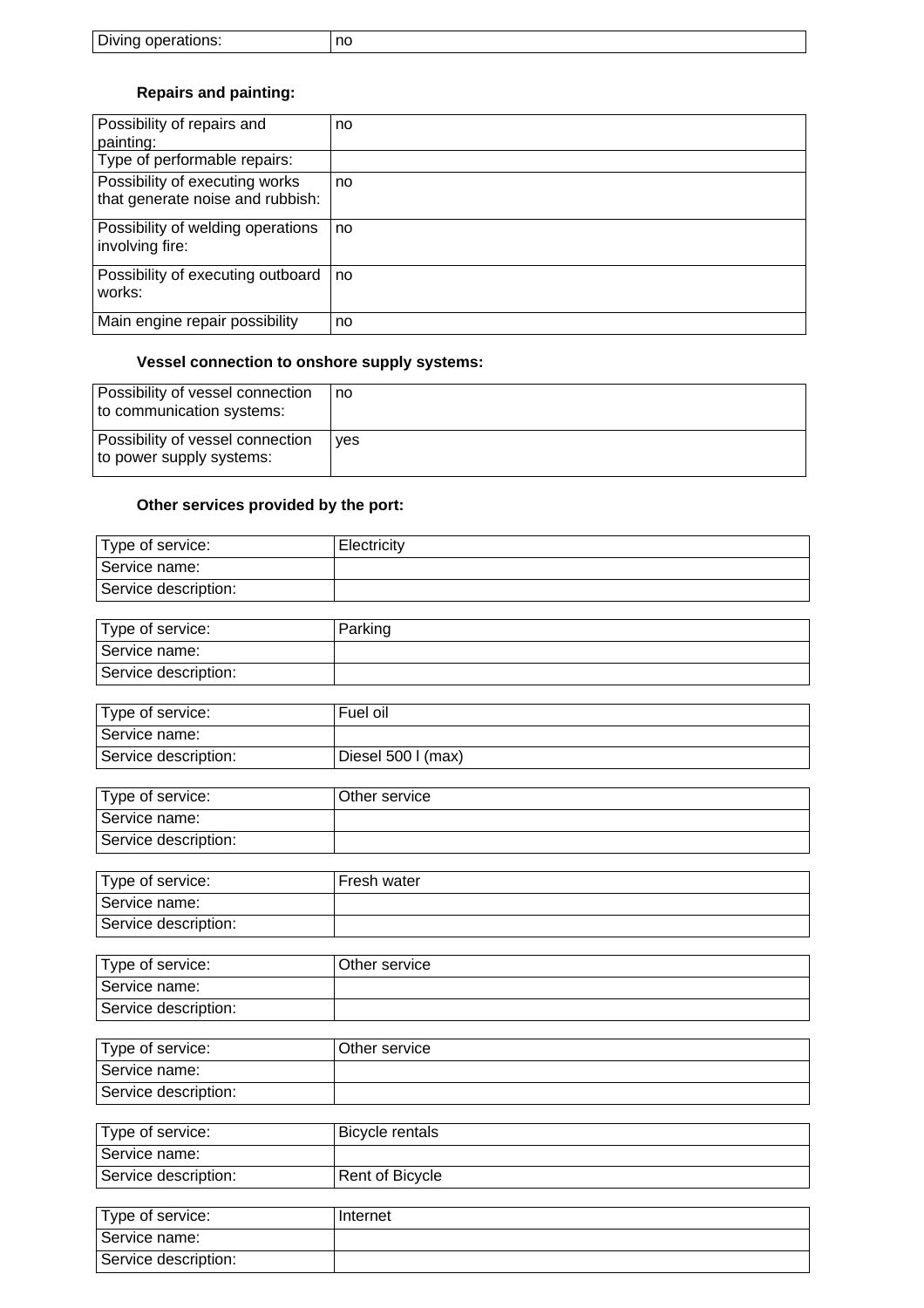| Type of service:     | Toilet |
|----------------------|--------|
| Service name:        |        |
| Service description: |        |
|                      |        |

| Type of service:     | Slip |
|----------------------|------|
| Service name:        |      |
| Service description: |      |

| Type of service:     | Other service |
|----------------------|---------------|
| Service name:        |               |
| Service description: |               |

| Type of service:     | Other service                                                    |
|----------------------|------------------------------------------------------------------|
| Service name:        | Detailed description of the services at website www.koljunuki.ee |
| Service description: |                                                                  |

| Type of service:     | Other service |
|----------------------|---------------|
| Service name:        |               |
| Service description: |               |

| Type of service:     | Port Laundry |
|----------------------|--------------|
| Service name:        |              |
| Service description: |              |

| Type of service:     | Other service |
|----------------------|---------------|
| l Service name:      |               |
| Service description: |               |

| Type of service:     | Other service |
|----------------------|---------------|
| l Service name:      |               |
| Service description: |               |

## **Description of railways**

| Description of mainland roads |  |  |  |
|-------------------------------|--|--|--|
|-------------------------------|--|--|--|

## **Description of cargo processing terminal**

## **Number of toilets**

Number of toilets 2

# **5. Passenger service regulations at the port:**

## **Boarding and disembarking from the ship:**

| Passenger boarding and         | no |
|--------------------------------|----|
| disembarking from the ship:    |    |
| Organization of ticket sale:   | no |
| Passenger safety requirements: |    |
| Passenger services:            |    |

# **6. Medical aid at the port:**

| $\overline{\phantom{a}}$<br>.<br>.<br>_ |  |
|-----------------------------------------|--|
|-----------------------------------------|--|